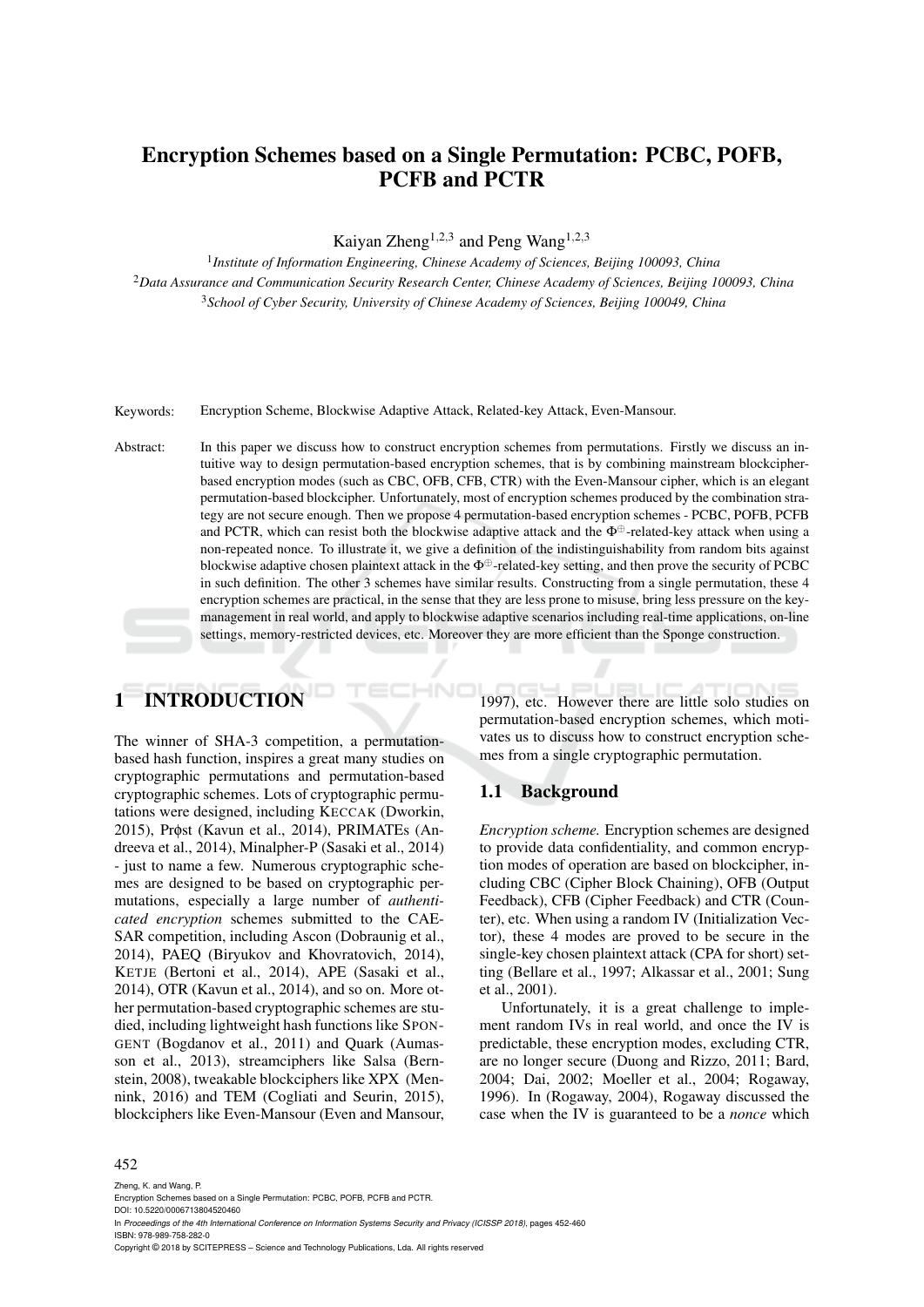takes fresh values in each encryption and even can be chosen by the adversary. Rogaway believed that nonce-based symmetric encryptions are less prone to misuse.

*Blockwise adaptive attack.* In some practical application environments like real-time applications, online settings, memory-restricted devices, etc., the data is processed and outputted block by block, rather than as an atomic object, arising the *blockwise adaptive attack* (Bellare et al., 2002; Fouque et al., 2003; Fouque et al., 2004; Joux et al., 2002; Bard, 2006; Bard, 2007), which assumes that the adversary can adaptively choose subsequent input blocks based on the preceding output blocks. The blockwise adaptive attack is not only of theoretical interest, owing to its operational feasibility in the Secure Shell (SSH) (Bellare et al., 2002) and the Secure Sockets Layer (SSL) (Bard, 2006).

Some encryption schemes that are secure against the traditional chosen plaintext attack turn out to suffer the blockwise adaptive attack, like CBC, while some still maintain the confidentiality against such stronger attack, like OFB, CFB and CTR using a random IV (Fouque et al., 2003; Fouque et al., 2004).

*Related-key attack.* The related-key attack has studied extensively for various cryptographic applications (Biham, 1993; Biryukov et al., 2009; Karpman, 2015; Bellare and Kohno, 2003; Biryukov and Khovratovich, 2009; Albrecht et al., 2011), which assumes that the adversary has the capability to query not only the scheme with the secret key *K* but also  $\varphi(K)$ where ϕ is a *key-deriving-function* that can be chosen. Though this stronger attack is not far-fetched in practical scenarios, it is not covered by the classic security notions, and we have to take it into consideration when analyzing encryption schemes (no matter already designed or new).

*Even-Mansour cipher.* The Even-Mansour cipher (Even and Mansour, 1997), designed from a single permutation by eXclusive-ORing(XOR) two independent keys into its input and output respectively, attracts a great interest due to its elegant structure, and lots of related studies were published (Daemen, 1991; Chen and Steinberger, 2014; Dunkelman et al., 2012; Dobraunig et al., 2015). It can be simplified to the single-key version by using the same key in both the input and output (Dunkelman et al., 2012; Chen and Steinberger, 2014).

Assuming the underlying permutation be a random one that the adversary can query, both versions, though are proven to be PRP-CPA in the singlekey model (Dunkelman et al., 2012; Even and Man-

sour, 1997; Chen and Steinberger, 2014), suffer the *related-key attack* (Dobraunig et al., 2015), which makes the Even-Mansour construction fail to be a well-suited blockcipher for many modes of operation, such as OTR (Dobraunig et al., 2015).

#### 1.2 Motivation

How can we provide confidential protection when there is only a cryptographic permutation in hand? The notable Sponge construction designed in SHA-3 (Dworkin, 2015) is a convenient approach. However in contrast to mainstream encryption schemes designed from blockcipher, which in every call, process the message that is as large as the blocksize of the underlying blockcipher, the Sponge construction can't achieve the optimal efficiency, as the message it processes during each call of the underlying primitive is far less than the bandwidth (part of which interacts with the outer while the remaining is reserved to guarantee secure).

Another direct way to get permutation-based encryption schemes that achieve the optimal efficiency is to combine mainstream confidential modes (like CBC, OFB, CFB, CTR, etc) with the Even-Mansour construction. Nevertheless these specific schemes are *not* secure enough. When using a non-repeated nonce, most of these schemes suffer the blockwise adaptive attack, and then fail to provide confidentiality in lots of practical scenarios like real-time application, online settings, memory-restricted devices, etc. Due to the inability in the Even-Mansour construction to resist related-key attacks, these schemes are prone to suffer related-key attacks (Dobraunig et al., 2015; Karpman, 2015). In addition, once large permutations are used, the keys used in these schemes are also large (no smaller than the bandwidth of the permutations), which brings a great pressure on the key-management in real world.

Based on the above observations, we study how to design practical encryption schemes from a single cryptographic permutation. We aim at proposing nonce-respected efficient encryption schemes that, when using a key with an appropriate length, can resist both the blockwise adaptive attack and the related-key attack.

By the way, though (online) authenticated encryption schemes can meet these requirements easily, there are lots of applications where unauthenticated encryption is needed. For example, a certain proportion of errors in the recovered plaintext may be acceptable in the digitised voice or video service. Without regard to the integrity, encryption schemes are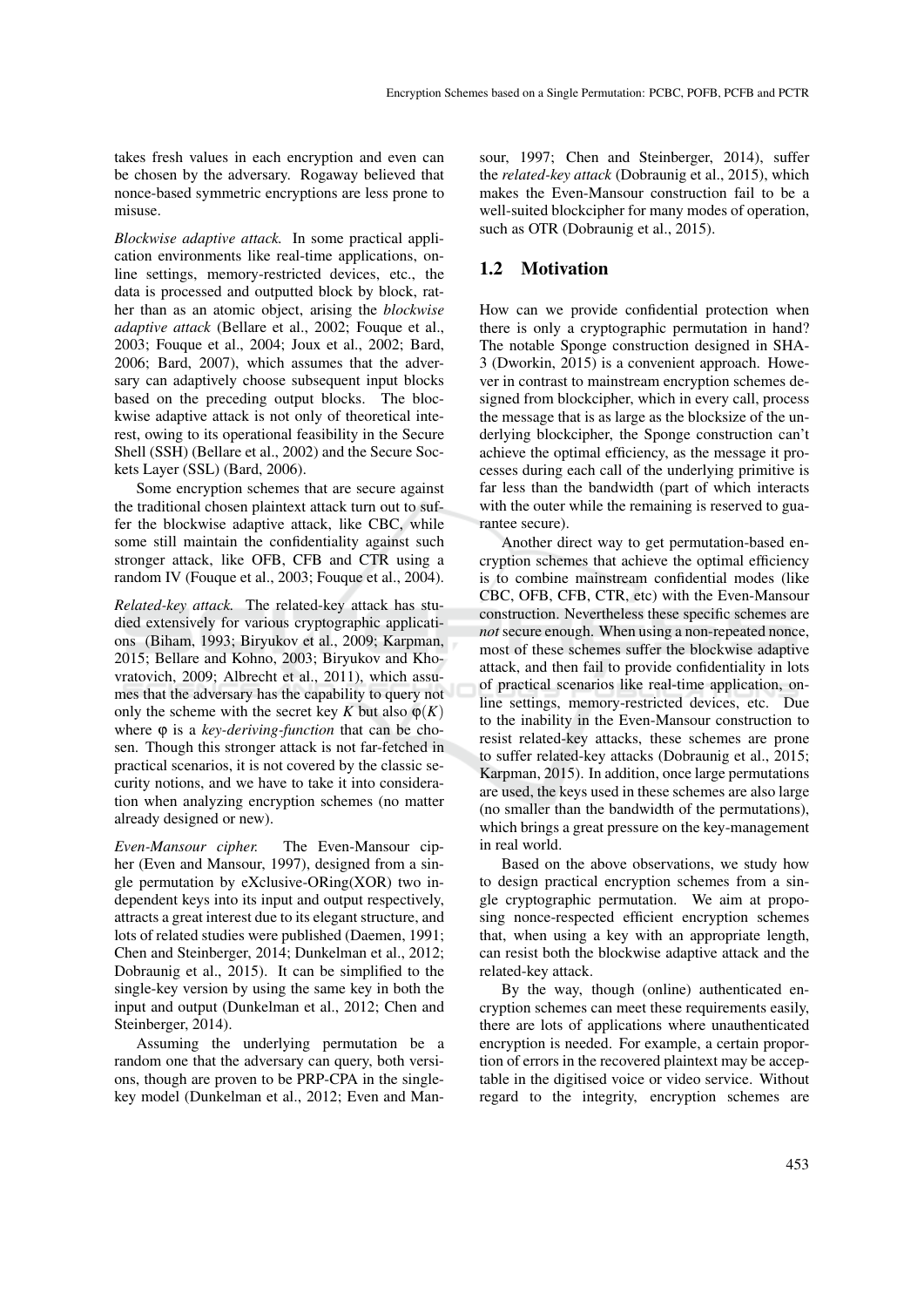capable to run sufficiently fast to reduce latency time, which are vital in real-time applications and on-line settings.

#### 1.3 Our Contribution

Firstly in Section 3, we analyze 4 specific permutation-based encryption schemes, i.e. SEM-CBC, SEM-OFB, SEM-CFB and SEM-CTR, produced by combining 4 commonly-used encryption modes, i.e. CBC, OFB, CFB and CTR, with the singlekey Even-Mansour cipher (SEM for short). With a random IV, these 4 schemes can provide some confidential protection, but most fail when using a nonrepeated nonce, not to mention the inability to resist the blockwise adaptive attack, which restricts their usage in practical on-line/real-time scenarios. The results are concluded in Table 1. It's obvious that the direct combination strategy may fail to construct practical permutation-based encryption schemes.

In Section 4 we propose 4 permutation-based encryption schemes - PCBC, POFB, PCFB and PCTR, improved from SEM-CBC, SEM-OFB, SEM-CFB and SEM-CTR respectively. Based on a single ideal permutation, all these 4 schemes can provide confidential protection against the blockwise adaptive chosen plaintext attack in the  $\Phi^{\oplus}$ -related-key setting, even when using a non-repeated nonce. We give a detail proof of PCBC, and the other 3 schemes can be proved similarly. We claim that these 4 encryption schemes are very practical, because they are less prone to misuse, apply to practical blockwise adaptive scenarios, and bring less pressure on the keymanagement in real world. Besides, they are more efficient than the Sponge construction since the plaintext block they process during each call of the underlying permutation is as large as the bandwidth.

### 2 PRELIMINARIES AND SECURITY MODELS

*Notations.* By  $\{0,1\}^n$  we denote the set of *n* binary bits for any  $n > 0$ , and  $\{0, 1\}^{n+} = \bigcup_{l=1}^{\infty} \{0, 1\}^{nl}$ . Let *S* be some finite set,  $s \stackrel{\mathbb{R}}{\leftarrow} S$  denotes selecting an element at uniformly random from *S* and assign it to *s*.  $|S|$  is the cardinality of *S* while  $|s|$  is the length of *s*. denotes the string concatenation operation. *Perm*(*n*) denotes the set of all permutations on  $\{0,1\}^n$ , and  $Func(n_1, n_2)$  denotes the set of all functions mapping  $\{0,1\}^{n_1}$  to  $\{0,1\}^{n_2}$ .

*Encryption Scheme.*  $\lambda^k \times \{0,1\}^n \times$  $\{0,1\}^{n+} \rightarrow \{0,1\}^{n+}$  be any encryption scheme,

where  $\{0,1\}^k$ ,  $\{0,1\}^n$ ,  $\{0,1\}^{n+}$  denote the space of keys, IVs and plaintexts/ciphertexts, respectively. For any  $K \in \{0, 1\}^k$ ,  $\mathcal{S}E_K$  denotes the encryption function and  $\mathcal{S}\mathcal{E}_K^{-1}$  denotes its inverse, which satisfies that for any  $IV \in \{0,1\}^n, M \in \{0,1\}^{n+}$ ,  $M =$  $\mathcal{S}\mathcal{E}_K^{-1}(IV, \mathcal{S}\mathcal{E}_K(IV, M)).$ 

Here *IV* denotes either a random one or a nonrepeated nonce. In the former case, i.e. *IV*  $\stackrel{\mathbb{R}}{\leftarrow}$  {0,1}<sup>*n*</sup>,  $\overline{IV}$  acts as part of the ciphertext, while in the latter  $\overline{IV}$ is assumed to be controlled by the adversary. In the remaining, we misuse the notation  $\mathcal{S}E_K$  to denote the encryption oracle of *SE*, which takes in a single input *M* when using a random IV, but a pair input (*N*,*M*) when using a non-repeated nonce. We won't emphasize it unless it causes any confusion.

Besides, we assume that the message which *SE* processes is already padded as need, i.e. a non-zero multiple of *n*, since the discussion of padding rules is out of the scope of our paper. Most of encryption schemes provide the CPA confidentiality only, and thus we focus on the CPA setting in this paper.

To define the confidentiality of *SE*, we use *the indistinguishability from random bits* in the remaining. Denote  $\oint$  the function which can produce sufficient random bits on demand. Since *SE* discussed in our paper is based on permutations, we assume that the underlying ideal permutation is  $P \stackrel{R}{\leftarrow} Perm(n)$  and the adversary has access to *P* ±.

*The CPA setting.* In the single-key model, we assume that  $K \stackrel{\mathbb{R}}{\leftarrow} \{0,1\}^k$ , and the CPA oracle is either  $\mathcal{S}\mathcal{E}_k$ or \$. Let *D* be any CPA adversary that makes at most *q* non-duplicate encryption queries and at most *r* nonduplicate bi-directional queries to *P* ±.

Thus the CPA indistinguishability (*IND-CPA* for short) of *SE* is defined by the maximum advantage at distinguishing  $\{\mathcal{S}\mathcal{E}_K, \mathcal{P}^{\pm}\}\$  with  $\{\$,\mathcal{P}^{\pm}\}\$ , that is, for  $q, r \geq 0$ ,

$$
\mathbf{Adv}_{\mathcal{SE}}^{ind-cpa}(q,r) = \text{(1)}
$$
\n
$$
\max_{\mathcal{D}} \left\{ \Pr \left[ K \stackrel{\mathbb{R}}{\leftarrow} \{0,1\}^k : \mathcal{D}^{\mathcal{SE}_K, \mathcal{P}^\pm} = 1 \right] - \Pr \left[ \mathcal{D}^{\mathcal{S}, \mathcal{P}^\pm} = 1 \right] \right\}.
$$

*Related-key setting.* The indistinguishability definition in *the related-key model* used in our paper follows the theoretical framework of Bellare and Kohno (Bellare and Kohno, 2003) and Albrecht et al. (Albrecht et al., 2011). In the related-key setting, the CPA adversary has access to not only the encryption oracle  $\mathcal{S}E_K$  but also  $\mathcal{S}E_{\phi(K)}$  where  $\phi$  is a *key-derivingfunction* chosen from a pre-described set Φ where  $\Phi \subset \text{Func}(k, k).$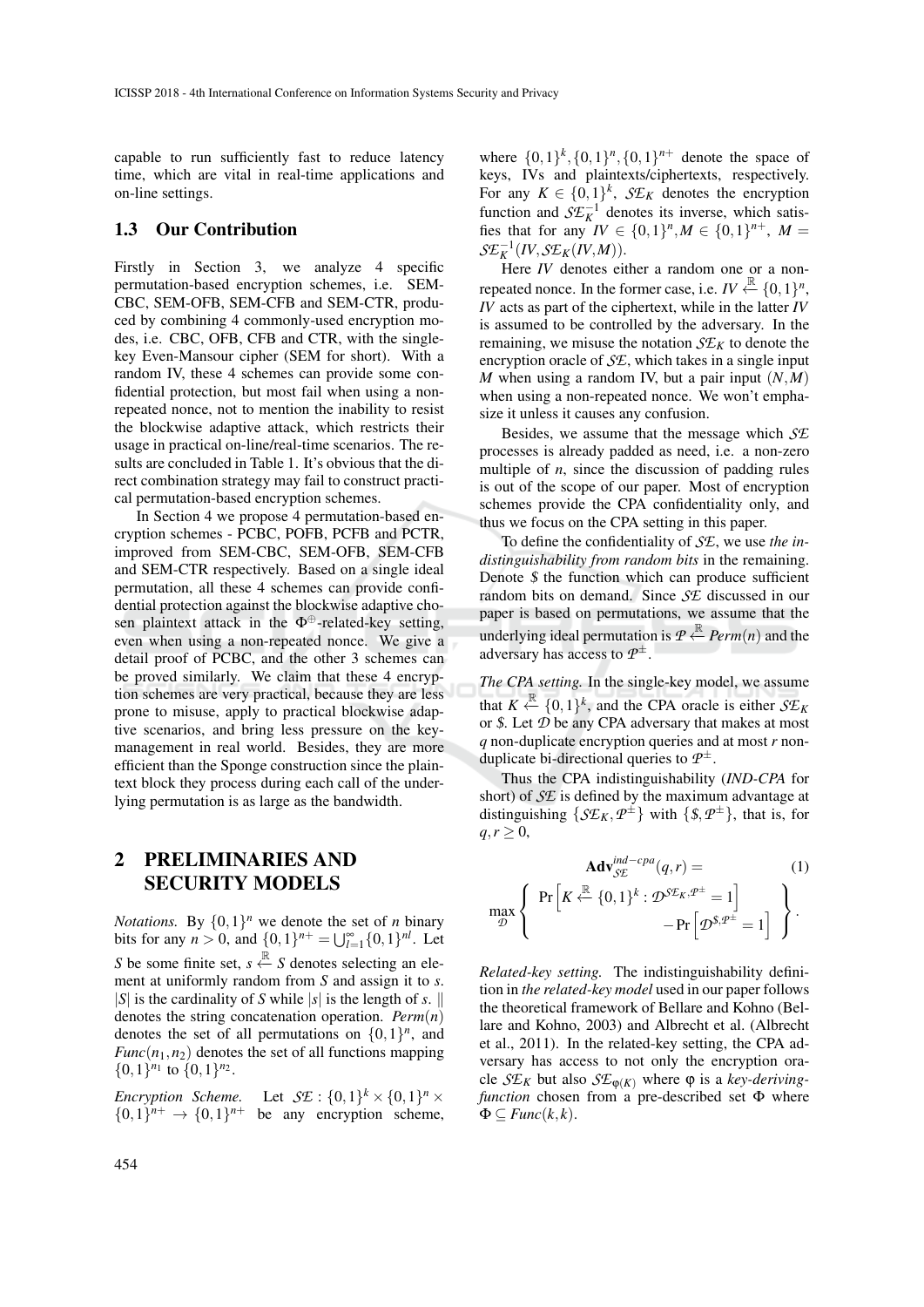| <b>Encryption Schemes</b> | <b>IV</b> Assumption | <b>Security Definitions</b> |                   |                         |                            |
|---------------------------|----------------------|-----------------------------|-------------------|-------------------------|----------------------------|
|                           |                      | <b>IND-CPA</b>              | <b>IND-BW-CPA</b> | Ф <sup>⊕</sup> -IND-CPA | Ф <sup>⊕</sup> -IND-BW-CPA |
| SEM-CBC                   | random               |                             | $\times$          |                         | $\times$                   |
|                           | nonce                | $\times$                    | $\times$          | $\times$                | $\times$                   |
| <b>SEM-OFB</b>            | random               |                             |                   |                         |                            |
|                           | nonce                | $\times$                    | $\times$          | $\times$                | $\times$                   |
| <b>SEM-CFB</b>            | random               |                             |                   |                         |                            |
|                           | nonce                | $\times$                    | $\times$          | $\times$                | $\times$                   |
| <b>SEM-CTR</b>            | random               |                             |                   |                         |                            |
|                           | nonce                |                             |                   | $\times$                | $\times$                   |
| <b>PCBC</b>               |                      |                             |                   |                         |                            |
| <b>POFB</b>               | random or nonce      |                             |                   |                         |                            |
| <b>PCFB</b>               |                      |                             |                   |                         |                            |
| <b>PCTR</b>               |                      |                             |                   |                         |                            |

Table 1: The security conclusion of encryption schemes appeared in this paper.

In this paper, we target the  $\Phi^{\oplus}$ -related-key security only, where  $\Phi^{\oplus} = {\phi_{\Delta} | \Delta \in \{0,1\}^k}$  and  $\phi_{\Delta}$  denotes the canonical function  $K \mapsto K \oplus \Delta$ . We will misuse  $\Delta$ ,  $\varphi_{\Delta}$  in the remaining unless it is confused.

For any *SE*, we define a Φ⊕*-related-key ora* $cle \ \mathsf{RK}[\mathcal{S}\mathcal{E}] : \{0,1\}^k \times \Phi^{\oplus} \times \{0,1\}^n \times \{0,1\}^{n+} \rightarrow$  ${0,1}^{n+}$ . For any  $\Delta \in \Phi^{\oplus}$ , RK[*SE*]<sub>*K*</sub> computes as *SE<sup>K</sup>*⊕∆. Similarly, we define a Φ⊕-related-key oracle of \$ as RK[\$], which denotes the set of  $|\Phi^{\oplus}|$  independent functions that produce random bits.

Let  $\mathcal D$  be any  $\Phi^{\oplus}$ -related-key CPA adversary that makes at most *q* non-duplicate queries to the  $\Phi^{\oplus}$ related-key oracle and at most *r* bi-directional nonduplicate queries to  $\mathcal{P}^{\pm}$ . Thus the  $\Phi^{\oplus}$ -related-key CPA indistinguishability (Φ⊕*-IND-CPA* for short) of *SE* is defined by the maximum advantage at distinguishing  $\{RK[\mathcal{S}E]_K, \mathcal{P}^{\pm}\}\$  with  $\{RK[\mathcal{S}], \mathcal{P}^{\pm}\}\$ , that is, for  $q, r > 0$ ,

$$
\mathbf{Adv}_{\mathcal{SE}}^{\Phi^{\oplus -ind-cpa}}(q, r) = \tag{2}
$$

$$
\max_{\mathcal{D}} \left\{ \begin{array}{c} \Pr\left[K \stackrel{\mathbb{R}}{\leftarrow} \{0,1\}^k : \mathcal{D}^\mathrm{RK[\mathcal{S}\mathcal{E}]_K, \mathcal{P}^\pm = 1 \right] \\ -\Pr\left[\mathcal{D}^\mathrm{RK[\mathcal{S}], \mathcal{P}^\pm = 1} \right] \end{array} \right\}.
$$

*Blockwise adaptive setting.* The adversary in the blockwise adaptive setting has the capability to observe the output blocks that are already computed, before deciding subsequent input blocks, and insert any blocks as it likes based on those observations, during a single query.

Without loss of generality, let the adversary in the blockwise adaptive chosen plaintext attack (*BW-CPA* for short) query block-by-block. Take the CPA

encryption oracle  $\mathcal{S}E_K$  as an example, we describe briefly how the CPA adversary interacts with its oracle in the blockwise adaptive setting, and other oracles perform similarly.

Let  $\overline{SE}$  be the blockwise adaptive oracle of SE, and during any *i*<sup>th</sup> encryption query, after knowing the corresponding ciphertext blocks by querying  $\overline{\mathcal{S}E}_K(M_0^i), \overline{\mathcal{S}E}_K(M_1^i), \cdots, \overline{\mathcal{S}E}_K(M_{j-1}^i)$ , the BW-CPA adversary chooses the  $j^{\text{th}}$  block  $M_j^i$  and queries  $\overline{SE}_K(M^i_j)$ , where  $M^i_0$  denotes the IV, i.e.  $M^i_0 =$ *IV<sup><i>i*</sup>, and *M<sup><i>i*</sup> is the *i*<sup>th</sup> queried plaintext that  $M^i =$  $M_1^i \cdots M_{l_i}^i$  and  $j = 1, \cdots, l_i$ . Note that the computation of  $\overline{\mathcal{S}\mathcal{E}}_K(M_0^i)$  may be different from that of  $\overline{\mathcal{S}\mathcal{E}}_K(M_j^i)$ , according to the specific *SE* scheme.

Moreover, denote the blockwise adaptive oracle of  $\oint$  as  $\overline{\oint}$ , and  $\overline{\oint}$   $(M^i_j)$  will return a random bit string that has the same length of  $\overline{\mathcal{S}\mathcal{E}}_K(M^i_j)$ . Similarly, define  $RK[\overline{S}E]_K$ ,  $RK[\overline{S}]$  as the blockwise adaptive oracle of  $RK[\mathcal{S}\mathcal{E}]_K$ ,  $RK[\mathcal{S}]$ , respectively. Let  $\mathcal{D}$  be some BW-CPA adversary who makes at most *q* encryption queries to the blockwise adaptive oracle, and at most *r* bi-directional queries to the public oracle  $\mathcal{P}^{\pm}$ .

IND-BW-CPA. The BW-CPA indistinguishability (*IND-BW-CPA* for short) of *SE* is defined by the maximum advantage at distinguishing  $\{\overline{SE}_K, P^{\pm}\}\$  from  $\left\{\overline{\$}, \mathcal{P}^{\pm}\right\}$ , that is, for  $q, r > 0$ ,

max *D*

 $\mathbf{I}$ 

$$
\mathbf{Adv}_{\mathcal{SE}}^{ind-bw-cpa}(q,r) = \n\left\{\n\begin{array}{l}\n\Pr\left[K \stackrel{\mathbb{R}}{\leftarrow} \{0,1\}^k : \mathcal{D}^{\overline{\mathcal{SE}}_K, \mathcal{P}^\pm} = 1\right] \\
-\Pr\left[\mathcal{D}^{\overline{\mathcal{S}}, \mathcal{P}^\pm} = 1\right]\n\end{array}\n\right\}.
$$
\n(3)

 $\frac{1}{2}$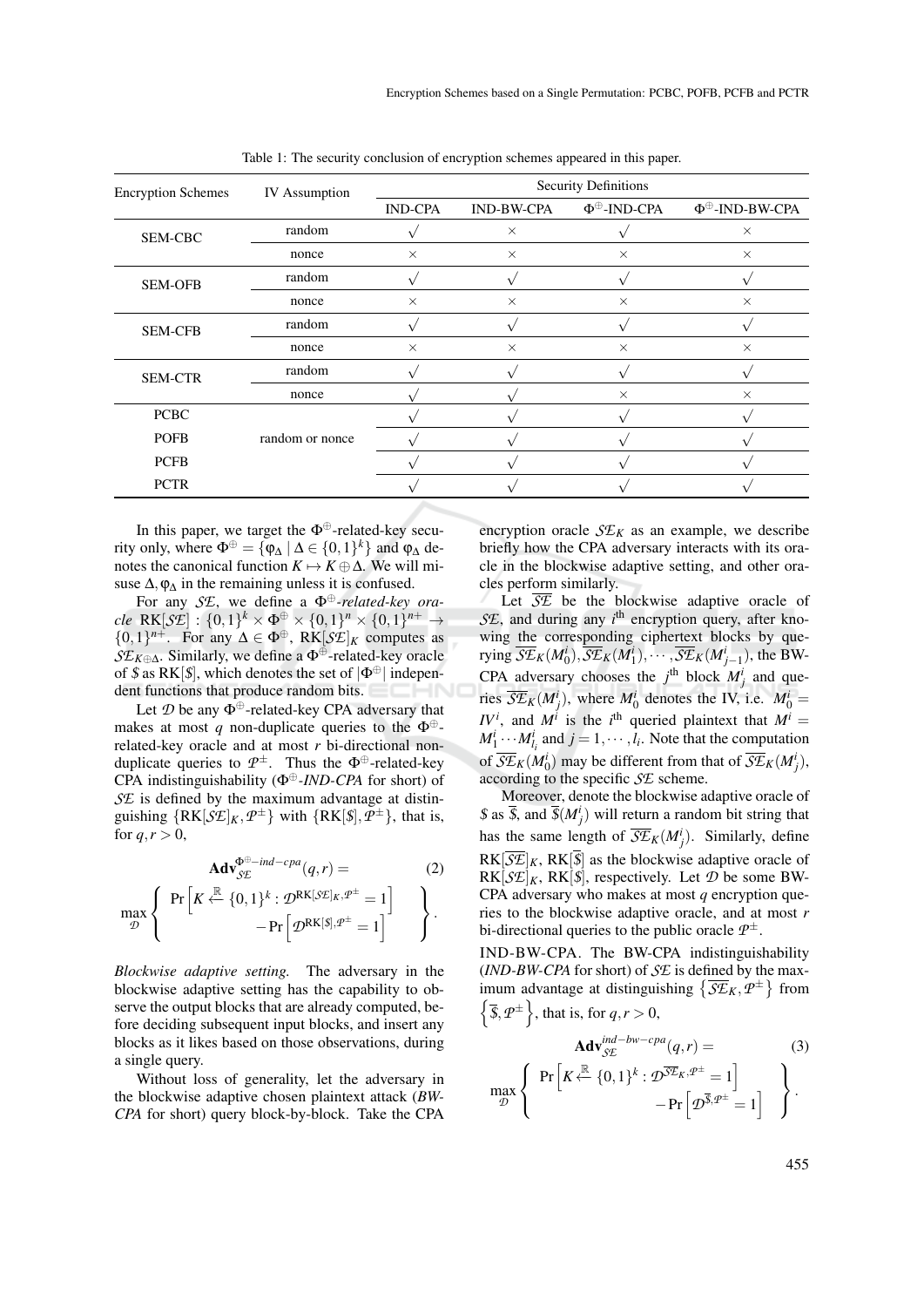Φ⊕-IND-BW-CPA. The Φ⊕-related-key BW-CPA indistinguishability (Φ⊕*-IND-BW-CPA* for short) of *SE* is defined by the maximum advantage at distinguishing  $\left\{ RK[\overline{\mathcal{S}\mathcal{E}}]_K, \mathcal{P}^\pm \right\}$  from  $\left\{ RK[\overline{\mathcal{S}}], \mathcal{P}^\pm \right\}$ , that is, for  $q, r > 0$ ,

$$
\mathbf{Adv}_{\mathcal{SE}}^{\Phi^{\oplus - ind - bw - cpa}(q, r) = \text{ (4)}
$$
\n
$$
\max_{\mathcal{D}} \left\{ \begin{array}{c} \Pr \left[ K \stackrel{\mathbb{R}}{\leftarrow} \{0, 1\}^k : \mathcal{D}^{\text{RK}[\overline{\mathcal{SE}}]_K, \mathcal{P}^{\pm} = 1 \right] \\ -\Pr \left[ \mathcal{D}^{\text{RK}[\overline{\mathcal{S}}], \mathcal{P}^{\pm} = 1} \right] \end{array} \right\}.
$$

### 3 THE COMBINATION **STRATEGY**

In this section, we discuss 4 specific permutationbased encryption schemes - SEM-CBC, SEM-OFB, SEM-CFB and SEM-CTR - produced by combining 4 commonly-used encryption modes, i.e. CBC, OFB, CFB and CTR, with SEM. Due to the chain structure of the modes (except CTR), nearly half of the key-⊕ operations are cancelled and these schemes turn out to be very compact, showed in Fig.1 - Fig.4.





The analyses of these 4 schemes are deduced from CBC, OFB, CFB and CTR directly (Bellare et al., 1997; Sung et al., 2001; Alkassar et al., 2001; Joux et al., 2002; Moeller et al., 2004; Bard, 2006; Bard, 2007), as all these 4 schemes are actually the specific cases when the underlying blockcipher is exactly the SEM blockcipher. We omit the details since the analyses are quite trivial, and the results are concluded in Table 1.

### 4 PERMUTATION-BASED ENCRYPTION SCHEMES: PCBC, POFB, PCFB AND PCTR

With a single cryptographic permutation in hand, how can we provide confidential protection? From above, we know that both direct ways -the Sponge construction and the combination strategy- have some deficiencies.

In this section we, inspired by the common blockcipher-based modes of operation i.e. CBC, OFB, CFB and CTR, propose 4 permutation-based encryption schemes -PCBC, POFB, PCFB and PCTR, showed in Fig.5-Fig.8. Note that in PCBC, the finite multiplication by 2 (see the red dashed in Fig. 5) in each block process is essential to resist the blockwise adaptive attack, which is unnecessary in the other 3 schemes (see the red dashed in Fig. 6-8) since the original OFB, CFB, and CTR can resist the blockwise adaptive attack, when using a random IV.



Based on a single cryptographic permutation and two simple kinds of operations - XOR and the finite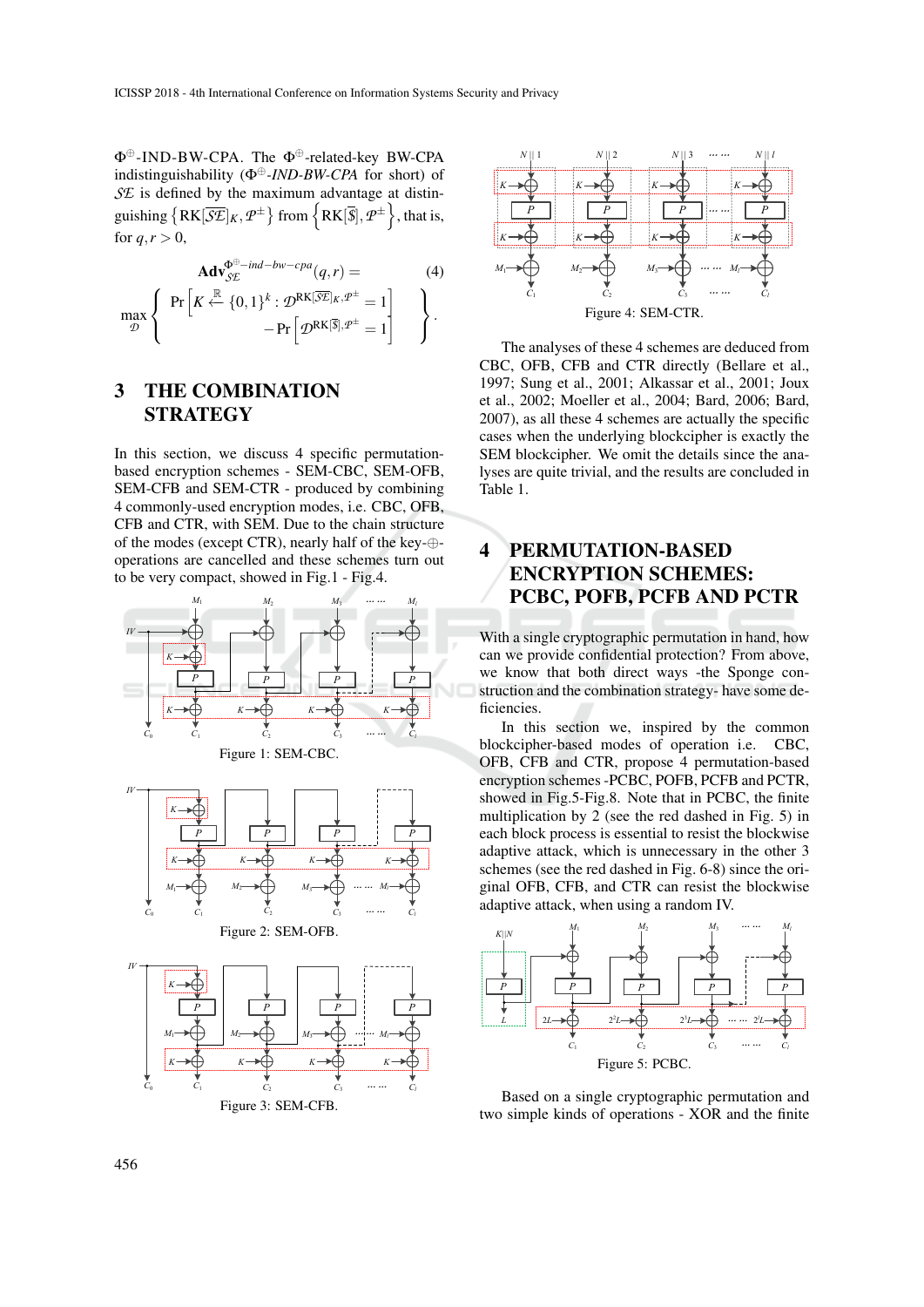

multiplication, these 4 encryption schemes are practical. Since these 4 schemes, no matter using a random IV no a non-repeated nonce, achieve Φ⊕-IND-BW-CPA, which is concluded in Table 1, they are less prone to misuse, and apply to lots of practical blockwise adaptive scenarios including real-time applications, on-line settings, memory-restricted devices, etc. These schemes bring less pressure on the keymanagement in real world, and the key length can be chosen as need even though large permutations are used. Moreover they are more efficient than the Sponge construction, since the plaintext block processed by one call of the permutation equals exactly the bandwidth of the permutation.

In the remaining, we take PCBC as an example to prove that using a non-repeated nonce, PCBC can resist the blockwise adaptive attack in  $\Phi^{\oplus}$ -related-key setting, which is described formally in Theorem 1. Similar results can be deduced in POFB, PCFB and PCTR.

### 4.1 Φ<sup>⊕</sup>-IND-BW-CPA of PCBC

Specification of PCBC. Let  $P \xleftarrow{\mathbb{R}} Perm(n)$  be a *n*-bit ideal cryptographic permutation, and  $\hat{k}$  is the wanted key length, and *PCBC* :  $\{0,1\}^k \times \{0,1\}^{n-k} \times$  $\{0,1\}^{n+} \rightarrow \{0,1\}^{n+}$  represents the PCBC scheme. For  $K \in \{0, 1\}^k, N \in \{0, 1\}^{n-k}, M \in \{0, 1\}^{n+}$  and  $C \in$   $\{0,1\}^{n+}$  where  $M = M_1 \cdots M_l$ ,  $C = C_1 \cdots C_l$  and  $|M_j| = |C_j| = n$  for  $j = 1, \dots, l$ , the encryption function  $C = PCBC<sub>K</sub>(N, M)$  is defined as following:

$$
Encryption: C = PCB C_K(N,M)
$$
  
\n
$$
L = \mathcal{P}(K||N); T = 2L; S = T;
$$
  
\nfor  $j = 1$  to  $l$  do  
\n $T = 2T;$   
\n $S = \mathcal{P}(M_j \oplus S);$   
\n $C_j = S \oplus T;$ 

**Theorem 1.** *To PCBC, assuming that*  $P \xleftarrow{\mathbb{R}} Perm(n)$ *and that the* Φ⊕*-related-key BW-CPA adversary makes q* Φ⊕*-related-key queries including at most total* σ *blocks and at most r queries to P* ±*,*

$$
\mathbf{Adv}_{PCBC}^{\Phi^{\oplus -ind-bw-cpa}(q,r)}\leq \frac{qr}{2^k} + \frac{\sigma(\sigma-1) + qr + 2\sigma(q+r)}{2^n}.
$$
 (5)

*Proof.* Define the  $\Phi^{\oplus}$ -related-key oracle of PCBC as  $RK[PCBC]$ :  $\{0,1\}^k \times \Phi^{\oplus} \times \{0,1\}^{n-k} \times \{0,1\}^{n+} \rightarrow$  ${0,1}^{n+}$ . Without loss of generality, let  $D$  be any Φ⊕-related-key BW-CPA adversary that makes exactly *q* non-duplicated related-key queries, denoted as  $(\Delta^i, N^i, M^i, C^i)$ , where  $M^i = M_1^i \cdots M_{l_i}^i$ ,  $C^i = C_1^i \cdots C_{l_i}^i$ and  $l_i$  is the total blocks of  $M^i$ , for  $i = 1, \dots, q$ . Let  $\sum_{i=1}^{q}$  $l_{i=1}^{q} l_{i} = \sigma.$ 

In the blockwise adaptive setting, during any  $i<sup>th</sup>$ related-key query,  $\mathcal{D}$  can delay choosing  $M_j^i$  until it knows  $C_1^i, \dots, C_{j-1}^i$  for  $j = 1, \dots, l_i, i = 1, \dots, q$ . Denote the  $\Phi^{\oplus}$ -related-key oracles in the blockwise adaptive setting as  $RK[\overline{PCBC}]$  and  $RK[\overline{S}]$ . Thus for any  $(\Delta^i, N^i, M^i_j)$  queried,  $R\tilde{K}[P\overline{CBC}]_K(\Delta^i, N^i, M^i_j)$ computes: (1) if  $j = 1$  the initialization is processed firstly as  $L^i = \mathcal{P}((K \oplus \Delta^i) \Vert N^i); T^i = 2L^i; S^i = T^i;$ (2) for any *j*, the computation is processed as  $T^i$  =  $2T^i$ ;  $S^i = \mathcal{P}(M^i_j \oplus S^i)$ ;  $C^i_j = S^i \oplus T^i$ , and  $C^i_j$  is returned.

Let  $$$  be the random function defined as before, and  $RK[\overline{\mathcal{S}}](\Delta^i, N^i, M^i_j)$  always returns a *n*-bit random string. Besides  $D$  also has access to the public permutation  $\mathcal{P}^{\pm}$ . Let  $\mathcal{D}$  makes exactly *r* bi-directional queries to  $\mathcal{P}^{\pm}$ , denoted as  $(X_u, Y_u)$  for  $u = 1, \dots, r$ .

Refer to (Chen and Steinberger, 2014), let *D* paly the "enhanced" game here, that is  $D$  is revealed the key after it has made all its queries but before making its final decision. Moreover in this specific case  $D$  is revealed more  $q$  values. More specifically, in  $RK[\overline{PCBC}]$  the secret key *K* as well as all truly  $L^i$ s are revealed, while in RK<sup>[ $\overline{\$$ ] a dummy key  $K' \stackrel{\mathbb{R}}{\leftarrow} \{0,1\}^k$ </sup> and  $q$  distinct dummy values  $L^{i}$ s randomly chosen from  $\{0,1\}$ <sup>*n*</sup> are given instead. Note that this game gives no disadvantage to the adversary since it can neglect the revealed information anyway.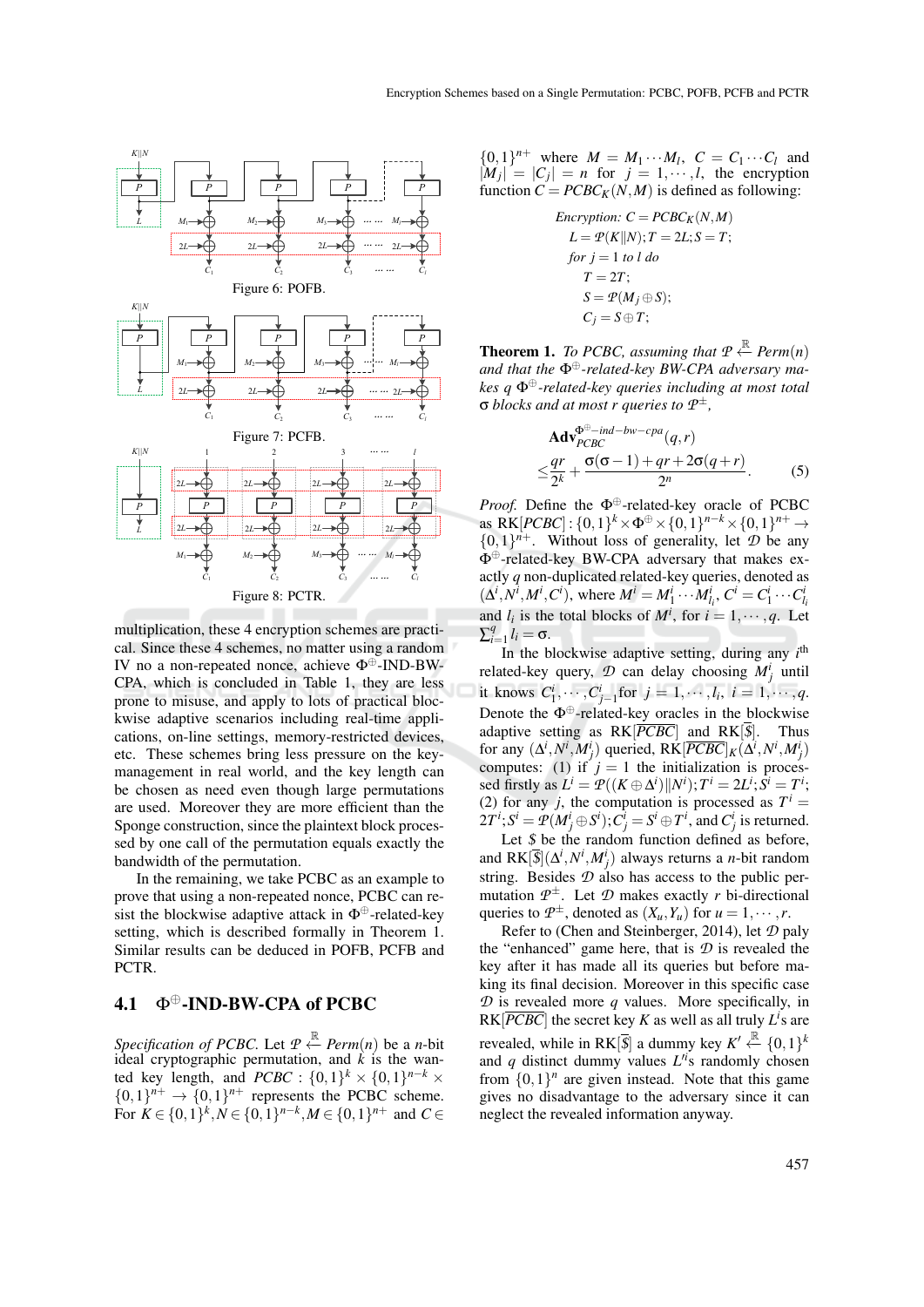Denote τ the transcript that *D* creates to record the queries it made and the answers it received. In more detail, let  $\tau = (\tau_0, \tau_1, \tau_2)$ , and  $\tau_0, \tau_1, \tau_2$  are defined as following:

• 
$$
\tau_0 = \{ ((K \oplus \Delta^i) || N^i, L^i) | i = 1, \dots, q \};
$$

- $\tau_1 = \left\{ (I_j^i, O_j^i) \mid j = 1, \dots, l_i; i = 1, \dots, q \right\}$ , where  $O_0^i$  $L^i$ ,  $I^i_j = M^i_j \oplus O^i_{j-1}$  and  $O^i_j = C^i_j \oplus (2^j L^i)$  for  $j =$  $1, \cdots, l_i; i = 1, \cdots, q;$
- $\bullet \quad \tau_2 = \{ (X_u, Y_u) \mid Y_u = \mathcal{P}(X_u), u = 1, \cdots, r \}.$

Obviously,  $\tau_0$  mainly denotes the revealed information which in PCBC satisfies that  $L^i = \mathcal{P}((K \oplus$  $\Delta^i$ ||*N<sup>i</sup>*) for  $i = 1, \dots, q, \tau_1$  denotes the rewritten form of all  $(M_j^i, C_j^i)$  pairs, which -in PCBC- are actually the input-output pairs of *P* called by  $RK[\overline{PCBC}]$ , and  $\tau_2$ denotes the *r* public bi-directional queries to *P* ±.

According to  $\tau$ ,  $\mathcal{D}$  will make its final decision, which can be regarded as a (deterministic) function of the transcript  $\tau$ . Let  $\mathcal T$  denote all possible transcripts, and *X* denotes the transcript variable when *D* interacts with RK[*PCBC*] while *Y* denotes the transcript variable when  $D$  interacts with  $RK[\overline{s}]$ . And then

$$
\mathbf{Adv}_{PCBC}^{\Phi^{\oplus}-ind-bw-cpa}(q,r) \leq \Delta(X,Y),\tag{6}
$$

where  $\Delta(X, Y)$  denotes the statistic distance between *X* and *Y*.

Next we play the H-Coefficient technique, which is of greatly useful in proving various results on ideal cryptographic primitives such as PRP/PRF (Mennink, 2016; Hoang and Tessaro, 2016; Mouha and Luykx, 2015), to upper bound  $\Delta(X, Y)$ . The central idea of the H-Coefficient technique is described as following:

Lemma 1. *Let T participate into two disjoint subsets*  $\mathcal{T}_{good}$  *and*  $\mathcal{T}_{bad}$ *, and*  $\exists \varepsilon \geq 0$  *such that*  $\forall \tau \in \mathcal{T}_{good}$ *,*  $Pr[X = \tau] / Pr[Y = \tau] \ge 1 - \varepsilon$ *. When*  $T_{good}$  *with a small* ε *is large and T*bad *is small,*

$$
\Delta(X,Y) \le \Pr[Y \in \mathcal{T}_{bad}] + \varepsilon. \tag{7}
$$

According to Lemma 1, to upper bound  $\Delta(X, Y)$ is to upper bound  $Pr[Y \in T_{bad}]$  and to low bound the ratio of  $Pr[X = \tau] / Pr[Y = \tau]$  when  $\tau \in \mathcal{T}_{good}$ .

UPPER BOUND  $Pr[Y \in T_{bad}]$ . Denote the collision happened between two sets  $S, S'$  as  $Col[S, S'] =$  $\{\exists (e_1, e_2) \in S, \exists (e'_1, e'_2) \in S', e_1 = e'_1 \vee e_2 = e'_2\},\$ and  $Col[S] = Col[S, S]$ . Thus  $\tau$  is defined as "bad" if any collision event,  $Col[\tau_0, \tau_2]$ , Col[ $\tau_1$ ] or Col[ $\tau_1, \tau_0 \cup \tau_2$ ], happens. That is  $\mathcal{T}_{bad} = {\tau \in \mathcal{T} \mid \mathbf{Col}[\tau_0, \tau_2] \vee \mathbf{Col}[\tau_1] \vee \mathbf{Col}[\tau_1, \tau_0 \cup \tau_2]}$ and  $\mathcal{T}_{good} = \mathcal{T} \setminus \mathcal{T}_{bad}$ .

In the following, we classify the collisions of  $T_{bad}$ that happens in *Y* into 4 types: (let  $u = 1, \dots, r; j =$  $1, \dots, l_i, j' = 1, \dots, l_{i'}; i, i' = 1, \dots, q$ 

• Col[ $\tau_0, \tau_2$ ]: for any *i*, *u*, since both *K* and *L*<sup>*i*</sup> are randomly chosen,

$$
\Pr\left[\mathbf{Col}[\tau_0, \tau_2]\right] \leq \sum_{i=1}^q \sum_{u=1}^r \left(\begin{array}{c} \Pr\left[(K \oplus \Delta^i) || N^i = X_u\right] \\ + \Pr\left[L^i = Y_u\right] \end{array}\right) \\ \leq \frac{qr}{2^k} + \frac{qr}{2^n}.
$$

• Col[ $\tau_1$ ]: for any  $(i, j) \neq (i', j')$ , since  $L^i, L^{i'}, C^i_j$  and  $C^{i'}_{j'}$ are randomly chosen,

$$
\Pr\left[\mathbf{Col}[\tau_1]\right] \leq \sum_{\substack{i,i'=1,\cdots,q; \\ j=1,\cdots,l_i; \\ (i,j)\neq (i',j') \\ \leq \frac{(\mathfrak{D})}{2^{n-1}}} \left(\begin{array}{c} \Pr[I_j^i = I_{j'}^i] \\ + \Pr[O_j^i = O_{j'}^i] \\ \end{array}\right) \\ \leq \frac{(\mathfrak{D})}{2^{n-1}} = \frac{\sigma(\sigma-1)}{2^n},
$$

where

$$
\Pr\left[I_j^i = I_{j'}^{i'}\right] = \Pr\left[\begin{array}{c} M_j^i \oplus C_{j-1}^i \oplus 2^{j-1} L^i \\ = M_{j'}^i \oplus C_{j'-1}^i \oplus 2^{j'-1} L^{i'} \end{array}\right] = \frac{1}{2^n},
$$
\n
$$
\Pr\left[O_j^i = O_{j'}^{i'}\right] = \Pr\left[\begin{array}{c} C_j^i \oplus 2^j L^i \\ = C_{j'}^i \oplus 2^{j'} L^{i'} \end{array}\right] = \frac{1}{2^n}.
$$

(Actually when  $i = i'$  the collision probability here in the BW-CPA case is totally different from that in the CPA case. Let  $j < j'$ , the BW-CPA adversary is capable to choose  $M^{i'}_{j'}$  to maximize  $Pr[M_j^i \oplus C_{j-1}^i \oplus 2^{j-1}L^i = M_{j'}^{i'} \oplus C_{j'-1}^{i'} \oplus 2^{j'-1}L^{i'}]$  since it knows  $M^i_j, C^i_{j-1}, C^{i'}_{j'-1}$ , while the CPA adversary isn't capable to. Thus without the finite multiplication by 2 in each block process, the BW-CPA adversary can choose  $M^{i'}_{j'} = M^i_j \oplus C^i_{j-1} \oplus C^{i'}_{j'-1}$  which allows  $I^i_j = I^{i'}_{j'}$ .)

• Col[ $\tau_1$ ,  $\tau_0$ ]: for any *i*, *j*,*i'*, since *L<sup>i</sup>*, *Li'* and *C<sub>j</sub>* are randomly chosen,

$$
\Pr\left[\mathbf{Col}[\tau_1, \tau_0] \mid \neg\left(\mathbf{Col}[\tau_1]\right)\right] \\ \leq \sum_{\substack{i=1,\cdots,q; \\ j=1,\cdots,l_i}} \left(\sum_{i'=1}^q \left(\frac{\Pr\left[I^i_j = (K \oplus \Delta^{i'}) \|N^{i'}\right]}{+ \Pr\left[O^i_j = L^{i'}\right]}\right)\right) \leq \frac{\sigma q}{2^{n-1}}.
$$

• Col[ $\tau_1$ ,  $\tau_2$ ]: for any *i*, *j*, *u*, since both *L*<sup>*i*</sup> and *C*<sup>*i*</sup><sub>*j*</sub> are randomly chosen,

$$
\Pr\left[\mathbf{Col}[\tau_1, \tau_2] \mid \neg\left(\mathbf{Col}[\tau_1]\right)\right] \\ \leq \sum_{\substack{i=1,\cdots,q; \\ j=1,\cdots,l_i}} \left(\sum_{u=1}^r \left(\begin{array}{c} \Pr[I_j^i = X_u] \\ + \Pr[O_j^i = Y_u] \end{array}\right)\right) \leq \frac{\sigma r}{2^{n-1}}.
$$

Therefore,

$$
\Pr[\tau \in \mathcal{T}_{bad}]
$$
\n
$$
= \Pr\left[\mathbf{Col}[\tau_0, \tau_2] \vee \mathbf{Col}[\tau_1] \vee \mathbf{Col}[\tau_1, \tau_0 \cup \tau_2]\right]
$$
\n
$$
\leq \frac{qr}{2^k} + \frac{\sigma(\sigma - 1) + qr + 2\sigma(q + r)}{2^n}.
$$
\n(8)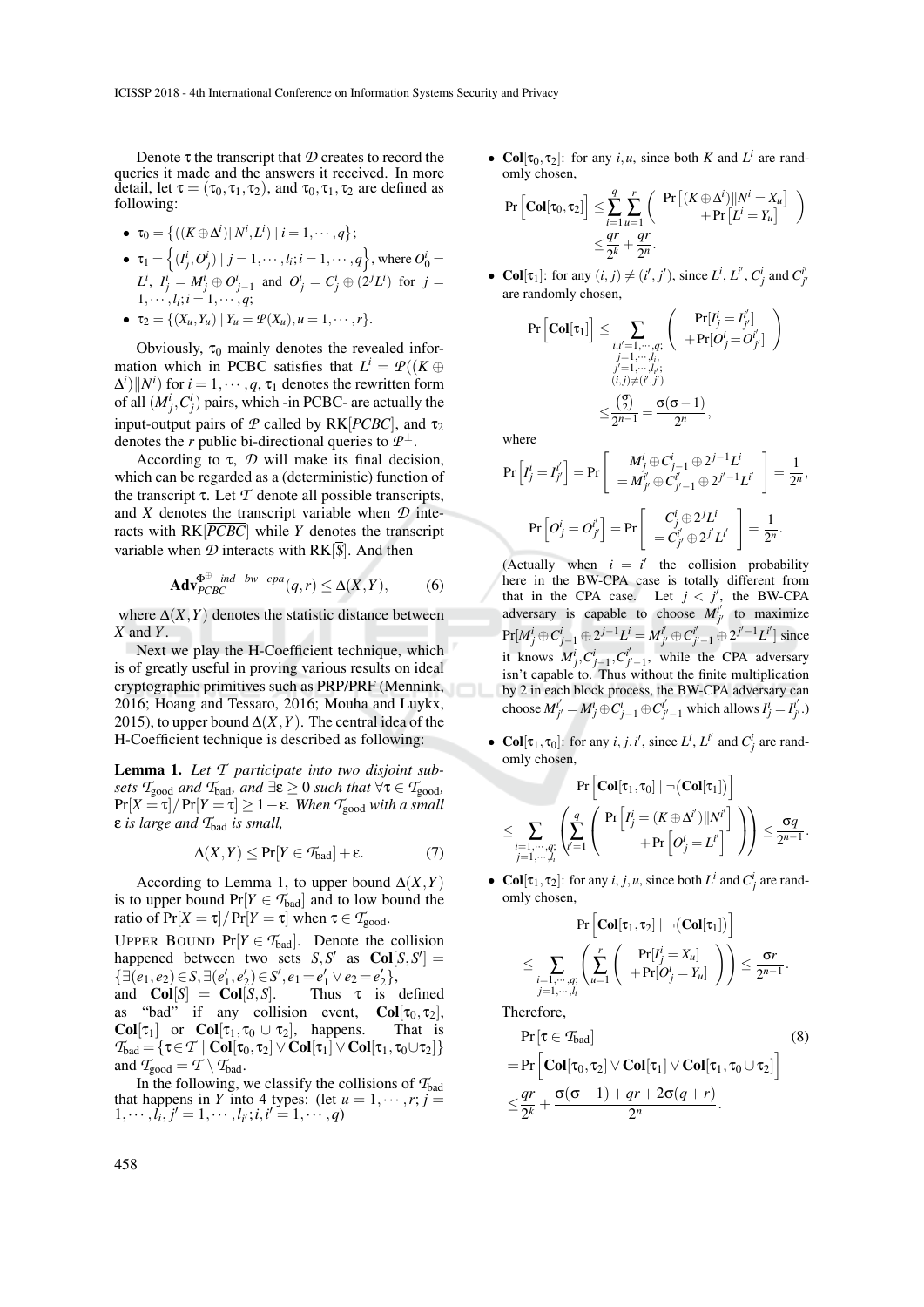LOW BOUND  $Pr[X = \tau] / Pr[Y = \tau]$  WHEN  $\tau \in T_{good}$ . When  $\tau \in \mathcal{T}_{\text{good}}$ , all pairs in  $\tau$  are distinct. In *X*, τ mainly records the randomly chosen secret key as well as the total  $(q + \sigma + r)$  fresh calls to  $P$  (or  $P^{\pm}$ ), that is

$$
\Pr[X=\tau] = \frac{1}{2^k} \cdot \frac{1}{\binom{2^n}{q+\sigma+r}(2^n-q-\sigma-r)!},\qquad(9)
$$

while in *Y*,  $\tau$  records the dummy key, *q* distinct randomly-chosen *L i* s, σ blocks of random bits and *r* calls to  $\mathcal{P}^{\pm}$ , that is

$$
\Pr[Y=\tau] = \frac{1}{2^k} \cdot \frac{1}{\binom{2^n}{q}} \cdot \frac{1}{2^{n\sigma}} \cdot \frac{1}{\binom{2^n}{r}(2^n-r)!}.
$$
 (10)

Obviously, according to (9) (10), when  $\tau \in \mathcal{T}_{good}$ ,  $Pr[X = \tau] > Pr[Y = \tau].$ 

According to Lemma 1, (6), (8),

$$
\begin{array}{ll}\n\mathbf{Adv}_{PCBC}^{\Phi^{\oplus}-ind-bw-cpa}(q,r) & (11) \\
\leq \frac{qr}{2^k} + \frac{\sigma(\sigma-1) + qr + 2\sigma(q+r)}{2^n}.\n\end{array}
$$
\nTheorem 1 is proved.

By so far, Theorem 1 is proved.

### 5 CONCLUSION

In this paper, we study how to provide confidential protection with a single cryptographic permutation, and propose 4 *practical* encryption schemes - PCBC, POFB, PCFB and PCTR, by adding two simple kinds of operations - XOR and the finite multiplication. And we prove that, when using a non-repeated nonce, these 4 permutation-based encryption schemes are indistinguishable from the random function against the blockwise adaptive chosen plaintext attack in the  $\Phi^{\oplus}$ related-key setting. Meanwhile they are more efficient than the Sponge construction.

#### ACKNOWLEDGEMENTS

The work of this paper is supported by the Fundamental Theory and Cutting Edge Technology Research Program of Institute of Information Engineering, CAS (Grant No. Y7Z0251103), and the National Natural Science Foundation of China (Grants 61472415, 61732021, 61772519).

### **REFERENCES**

Albrecht, M. R., Farshim, P., Paterson, K. G., and Watson, G. J. (2011). On cipher-dependent related-key attacks in the ideal-cipher model. In *FSE'11, Fast Software Encryption - 18th International Workshop*. Springer.

- Alkassar, A., Geraldy, A., Pfitzmann, B., and Sadeghi, A. (2001). Optimized self-synchronizing mode of operation. In *FSE'01, Fast Software Encryption - 8th International Workshop*. Springer.
- Andreeva, E., Bilgin, B., Bogdanov, A., Luykx, A., Mendel, F., Mennink, B., Mouha, N., Wang, Q., and Yasuda, K. (2014). PRIMATEs v1. Submission to the CAESAR competition.
- Aumasson, J., Henzen, L., Meier, W., and Naya-Plasencia, M. (2013). Quark: A lightweight hash. J. Cryptology.
- Bard, G. V. (2004). The vulnerability of SSL to chosen plaintext attack. IACR Cryptology ePrint Archive.
- Bard, G. V. (2006). A challenging but feasible blockwiseadaptive chosen-plaintext attack on SSL. In *SE-CRYPT'06, Proceedings of the International Conference on Security and Cryptography*. INSTICC Press.
- Bard, G. V. (2007). Blockwise-adaptive chosen-plaintext attack and online modes of encryption. In *IMACC'07, Cryptography and Coding - 11th IMA International Conference*. Springer.
- Bellare, M., Desai, A., Jokipii, E., and Rogaway, P. (1997). A concrete security treatment of symmetric encryption. In *FOCS'97, 38th Annual Symposium on Foundations of Computer Science*. IEEE Computer Society.
- Bellare, M. and Kohno, T. (2003). A theoretical treatment of related-key attacks: RKA-PRPs, RKA-PRFs, and applications. In *EUROCRYPT'03, International Conference on the Theory and Applications of Cryptographic Techniques*. Springer.
- Bellare, M., Kohno, T., and Namprempre, C. (2002). Authenticated encryption in SSH: provably fixing the SSH binary packet protocol. In *CCS'02, Proceedings of the 9th ACM Conference on Computer and Communications Security*. ACM.
- Bernstein, D. J. (2008). The Salsa20 family of stream ciphers. In *New Stream Cipher Designs - The eSTREAM Finalists*. Springer.
- Bertoni, G., Daemen, J., Peeters, M., Van Assche, G., and Van Keer, R. (2014). CAESAR submission: Ketje v1. CAESAR First Round Submission, March.
- Biham, E. (1993). New types of cryptanalytic attacks using related keys (extended abstract). In *EUROCRYPT'93, Workshop on the Theory and Application of of Cryptographic Techniques*.
- Biryukov, A. and Khovratovich, D. (2009). Related-key cryptanalysis of the full AES-192 and AES-256. In *ASIACRYPT'09, 15th International Conference on the Theory and Application of Cryptology and Information Security*. Springer.
- Biryukov, A. and Khovratovich, D. (2014). PAEQ: parallelizable permutation-based authenticated encryption. In *ISC'14, Information Security - 17th International Conference*. Springer.
- Biryukov, A., Khovratovich, D., and Nikolic, I. (2009). Distinguisher and related-key attack on the full AES-256. In *CRYPTO'09, 29th Annual International Cryptology Conference*. Springer.
- Bogdanov, A., Knezevic, M., Leander, G., Toz, D., Varici, K., and Verbauwhede, I. (2011). SPONGENT: